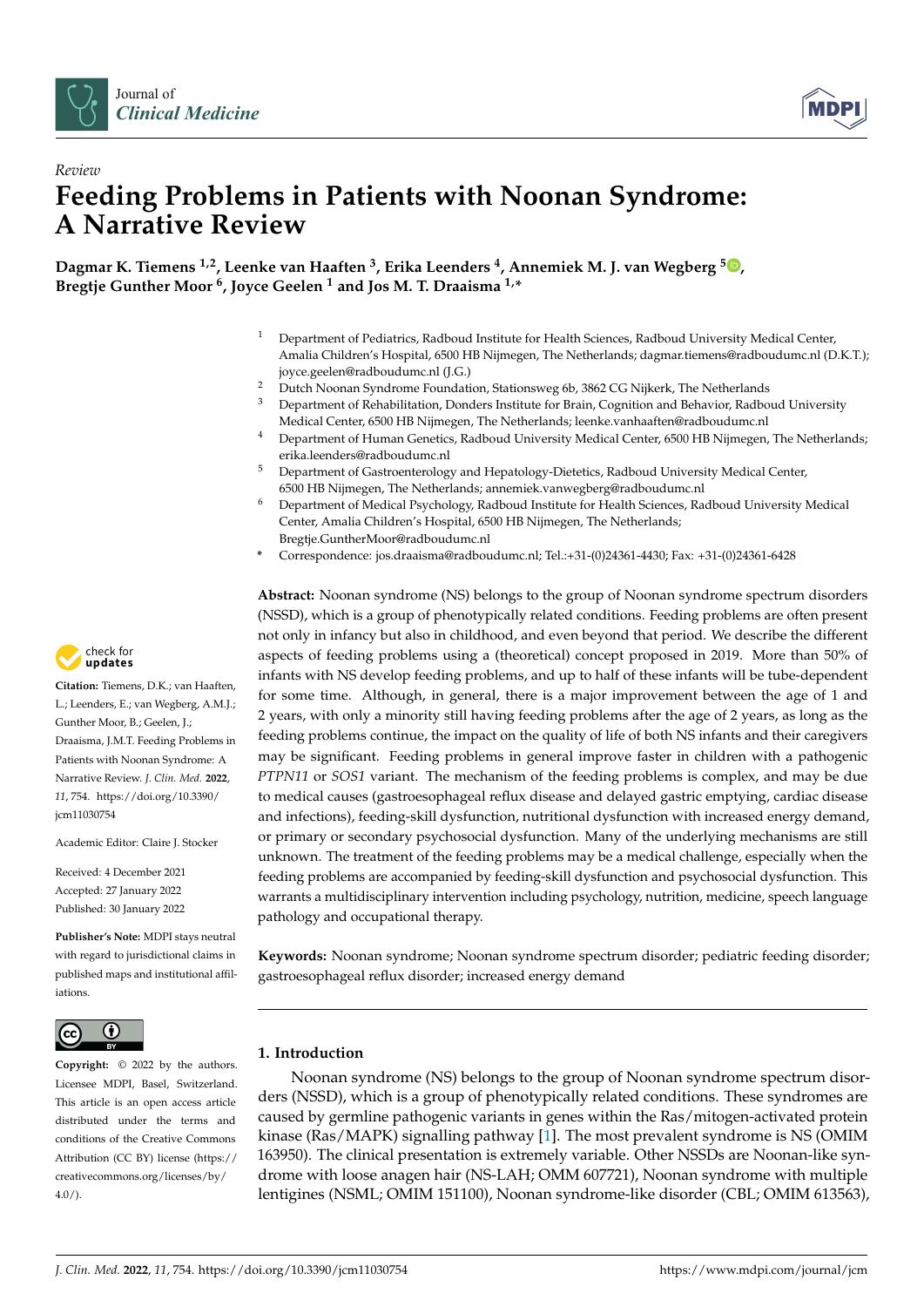Costello syndrome (CS; OMIM 218040) and cardiofaciocutaneous syndrome (CFCS; OMIM 115,150) [\[1\]](#page-7-0). Growth problems in NS have received much attention, as can be illustrated by the fact that growth was one of the criteria in the scoring system of van der Burgt [\[2\]](#page-7-1). However, several aspects of feeding problems and energy expenditure, which may influence growth and well-being, have received less attention. For this reason, this narrative review will focus on these topics. For several reasons, we have consciously chosen to describe the literature on the feeding problems of the total group of patients with NSSD, instead of only NS in this article. This is not only because of the phenotypical similarity but also because of the fact that some genes may be responsible for more than one NSDD [\[1\]](#page-7-0). Moreover, several interesting articles include patients with a different NSSD without making a clear distinction between them, as was the case in the publications on this topic published before the first causing gene (*PTPN11*) was found in 2001 [\[3\]](#page-7-2). However, whenever possible we will primarily review the literature on NS and our own experiences. This article aims to help to unravel the complex situation of feeding problems (which may in itself constitute a complex problem) and energy requirements, due to the disease itself or comorbidity. In order to achieve this goal, it is important to have a good definition of feeding problems, which will be discussed first.

We will also underline the possible impact of this complex situation on children and caregivers. Moreover, we will discuss the literature and our own experiences of these problems in adolescents and adults with NS.

# **2. Definition of Feeding Problems**

As was postulated before, feeding problems in themselves may constitute a complex problem. However, in order to unravel the complexity we will first discuss two recent definitions of feeding problems.

The first definition, a (theoretical) concept, was proposed in 2019; it is called Pediatric Feeding Disorder: impaired oral intake that is associated with medical, nutritional, feeding skill, and/or psychosocial dysfunction, and is not age-appropriate [\[4\]](#page-7-3). This concept includes (aspects of) dysphagia and Avoidant/Restrictive Food Intake Disorder (ARFID). Moreover, this concept may also be used in adolescents and adults. The essential diagnostic criteria are:

A: Impaired oral intake that is not age-appropriate, lasting at least 2 weeks and associated with one (or more) of the following types of dysfunction:

- Medical dysfunction: Cardiorespiratory dysfunction, aspiration or motility and functional gastrointestinal disease.
- Feeding-skill dysfunction: The need for texture modification, the use of modified feeding position, or the use of modified feeding strategies.
- Nutritional dysfunction: Malnutrition, the restricted intake of one or more nutrients, or reliance on enteral feeds or nutrients supplements.
- Psychosocial dysfunction: Active or passive avoidance behaviors (including those due to post-traumatic stress disorder) and the disruption of social functioning or the caregiver–child relationship within the context of feeding.

B: The absence of cognitive processes which are consistent with body image disturbances. This definition also includes (aspects of) the commonly used terms "dysphagia" and "Avoidant/Restrictive Food Intake Disorder (ARFID)". Dysphagia can be defined as impaired oral, pharyngeal and/or esophageal phases of swallowing. Dysphagia can occur in association with gastro-esophageal reflux disease [\[5\]](#page-7-4). Due to the dysphagia, many children develop adaptive feeding behaviors. Dysphagia can also be seen as one of the elements of Pediatric Feeding Disorder, namely a skill dysfunction.

ARFID is an eating or feeding disturbance (e.g., an apparent lack of interest in eating or food, avoidance based on the sensory characteristics of food, or concern about the aversive consequences of eating) manifested in the persistent failure to meet appropriate nutritional and/or energy needs. The definition acknowledges that feeding disorders are common in certain medical conditions; however, it requires that the severity of the eating disturbance exceeds that associated with the condition, and specifically excludes children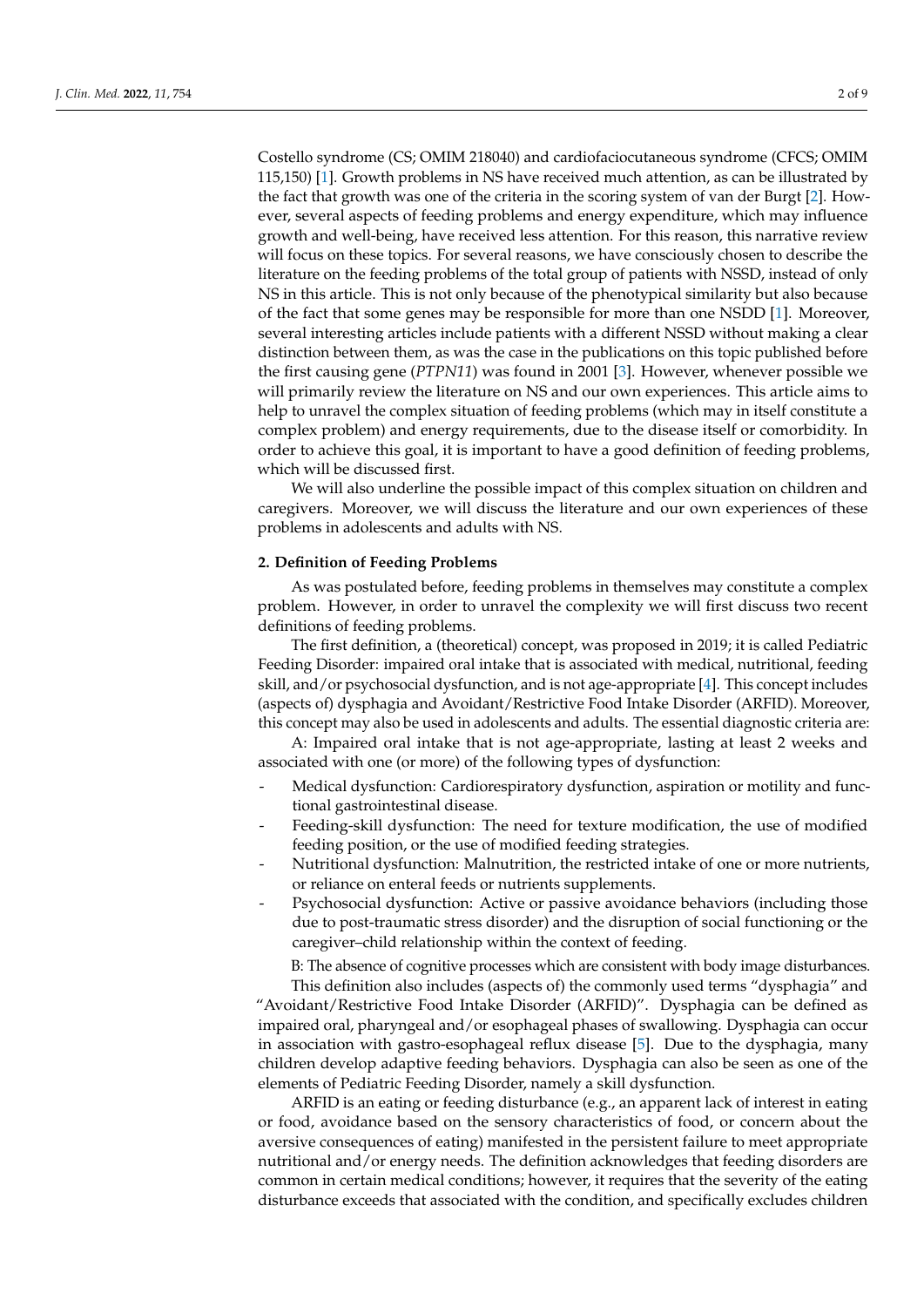whose primary challenge is a skill deficit  $[4,6]$  $[4,6]$ . ARFID can also be seen as part of the elements of Pediatric Feeding Disorder, namely psychosocial dysfunction.

The second definition is a functional approach which was also presented in 2019 [\[7\]](#page-7-6). This approach uses "red flags" for which additional investigation and interdisciplinary intervention is required [\[7](#page-7-6)[,8\]](#page-7-7). These "red flags" include dysphagia, aspiration, vomiting, growth failure, force feeding and developmental delay, symptoms which are often present in children with NSSD [\[9\]](#page-7-8).

For this article, we decided to use the definition of Pediatric Feeding Disorder, due to its clear definition. However, before discussing the different modes of dysfunction, we will start by describing the prevalence of feeding problems and their natural history.

#### **3. Prevalence of Feeding Problems**

Feeding problems in children with NSDD were reported long before the genetic diagnosis of NS could be performed. Feeding problems may present as an absence of interest, poor sucking, prolonged feeding times and recurrent vomiting [\[10\]](#page-7-9). In this paragraph, no distinction is made in the type of dysfunction.

Already, in 1992, a study was published which stated that more than 75% of 151 patients clinically diagnosed with NS (aged one week to 60 years old (mean: 12.6 years)), experienced feeding problems [\[10\]](#page-7-9). Almost one third of these infants required tube-feeding. In another study, published in 1999, 64% of 25 children (median age 3.2 years; range 2 months to 12 years) clinically diagnosed with NS experienced feeding problems [\[11\]](#page-7-10). Shaw et al. reported that 65% of 91 infants with clinically diagnosed NS experienced feeding problems in the first months of their lives, of which 36% were tube-dependent [\[12\]](#page-7-11). Furthermore, the prevalence of feeding problems in 134 infants with NSDD was reported to be 55 to 100%, depending on the type of NSDD [\[9\]](#page-7-8). Among children with CFCS, a high frequency of gastrointestinal problems was also found, with a prevalence of failure to thrive of 82%, and a prevalence of assisted feeding of 51% [\[13\]](#page-7-12). This is in contrast with the prevalence of feeding problems in the general population. Although 25 to 50% of young children were reported to have feeding difficulties, only about 10% of them were severe enough to require intensive intervention [\[7\]](#page-7-6). Many symptoms were a consequence of dysmotility, including swallowing difficulties, frequent forceful vomiting, gastroesophageal reflux disease, and failure to thrive. Recently, we described feeding problems in 56% of 52 infants with genetically proven NS [\[14\]](#page-7-13). More than half of these infants (59%) were tube-dependent. In a more recent study of 108 children, the prevalence of feeding problems in the first year was 52%, and more than half of these infants were tube-dependent [\[15\]](#page-7-14).

#### **4. Natural History of Feeding Problems**

The natural history of feeding problems has seldom been investigated. Shah et al. (1999) mentioned that feeding problems remarkably improved after the age of 3 to 4 years [\[11\]](#page-7-10). However, in a more recent article, it was mentioned that the feeding difficulties usually resolve in the first few years of life [\[16\]](#page-7-15). In our study of 108 patients, we found a major improvement of the feeding problems between the ages of 1 to 2 years in patients with feeding problems in infancy, with only a minority still having feeding problems after the age of 2 years [\[15\]](#page-7-14).

However, feeding problems may also develop after the age of one year. Fifteen percent of the children in our study developed feeding problems after the age of one year [\[15\]](#page-7-14). Most of these children developed feeding problems in the 1–2 years age group, one child developed them in the 2–4 years age group, and four children developed them in the 4–6 years age group. Nine percent of children with a pathogenic *PTPN11* variant developed late-onset feeding problems; this was after an intercurrent infection, post-operatively and due to psychosocial dysfunction. Almost 20% of the children with a pathogenic *SOS1* variant developed late-onset feeding problems due to delayed gastric emptying, an eating aversion caused by psychosocial dysfunction, or heart disease. Seven out of the group of 25 children (28%) with other pathogenic gene variants developed late-onset feeding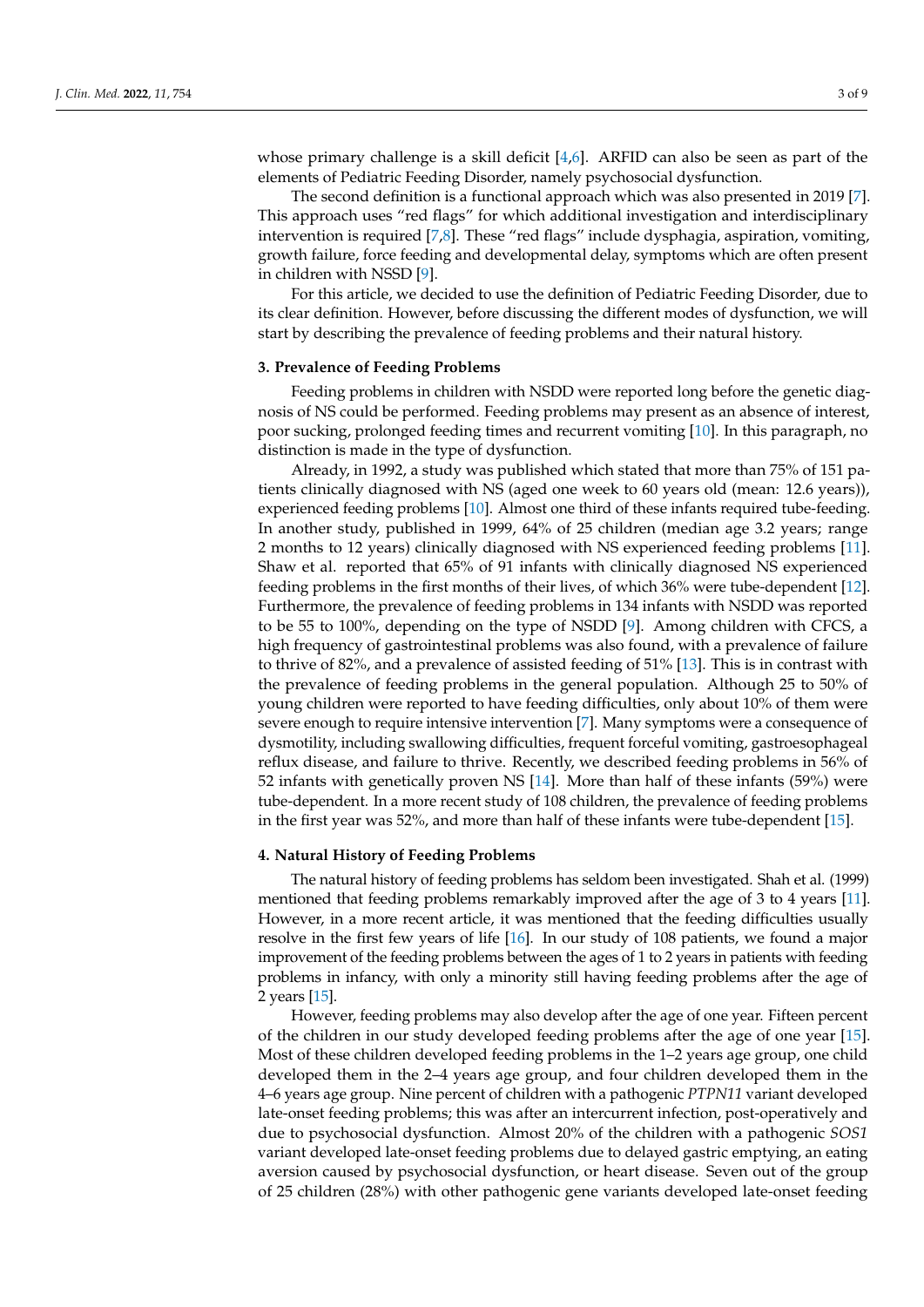problems mostly not directly related to the causes of the early-onset feeding problems. In only one patient were the feeding problems primarily caused by psychosocial dysfunction. Of the children with other pathogenic gene variants, more than 50% were tube-dependent for some time.

There is less literature on feeding problems in adolescents and adults. In a study on the nutritional aspects of Noonan syndrome and Noonan-related disorders, which included 62 individuals aged from 2 to 56 years, only one patient with CFCS reported feeding difficulty and required a gastrointestinal tube and gastrostomy. Sporadic episodes of nausea and vomiting were reported by four individuals, and were ameliorated without treatment [\[17\]](#page-7-16).

In the study of Smpokou et al. of 35 patients with NS aged 18–68 years old, 60% of the patients experienced complaints of gastroesophageal reflux disease, which started between the age of zero and 44 years of age [\[18\]](#page-7-17).

Our own experience is that we seldom see adolescents or adults with a NSSD with the need for tube-feeding. However, we encounter adolescents and adults with oral diet with dietary modifications, for instance due to problems with the structure of food, or complaints of gastroesophageal reflux disease.

#### **5. Genotype–Phenotype Correlation in Noonan Syndrome**

In our study, children with a pathogenic gene variant other than *PTPN11* and *SOS1* had significantly more feeding problems in the first year [\[15\]](#page-7-14). In Table [1,](#page-3-0) the prevalence of feeding problems of infants with NS due to the most prevalent pathogenic gene variants is given. In our study, 20 of the 63 (32%) infants with a pathologic *PTPN11* variant needed tube feeding, along with 2 of the 16 patients (12.5%) of the infants with a pathologic *SOS1* variant.

<span id="page-3-0"></span>**Table 1.** Prevalence of feeding problems in the first year of life in patients with NS with the most prevalent gene mutations.

|                            | PTPN11         | SOS1            | RAF1         |
|----------------------------|----------------|-----------------|--------------|
| Digilio et al., 2012 [9]   | $13/20 = 65\%$ | $0/8 = 0\%$     | $3/4 = 75\%$ |
| Draaisma et al., 2020 [15] | $36/63 = 57\%$ | $6/16 = 37.5\%$ | $2/4 = 50\%$ |

Although Digilio et al. [\[9\]](#page-7-8) described the pathologic variants of *PTPN11*, *SOS1* and *RAF1,* they did not correlate these specific pathologic variants with feeding disorders.

In children with NS due to pathogenic gene variants other than *PTPN11* or *SOS1* (for example, pathogenic variants of *KRAS*, *RAF1*, *RIT1* and *SOS2*) or other NSSDs (NS-LAH, NSML, CFCS, CBL, CS), feeding problems persisted significantly longer than in patients with a pathogenic *PTPN11* or *SOS1* variant. Two of the 19 children with NS or other pathogenic gene variants than *PTPN11* or *SOS1,* or with other NSSD, were tubedependent at the age of 6 years. However, only one out of 63 NS patients with a pathogenic *PTPN11* variant had a modified diet, and none were tube-dependent at the age of 6 years. Furthermore, none of the 16 patients with a pathogenic *SOS1* variant were tube-dependent or had an oral diet with restrictions.

#### **6. Medical Dysfunction as a Cause of Feeding Problems**

It is not exactly known what medical dysfunction(s) causes the feeding problems. Gastro-oesophageal reflux disease and delayed gastric emptying were documented in 44% of children with feeding problems by Shah et al [\[11\]](#page-7-10). We documented gastroesophageal reflux disease as a presumed or proven cause in more than two-thirds of infants with feeding problems [\[15\]](#page-7-14). Delayed gastric emptying may exacerbate any tendency to gastroesophageal reflux disease [\[11\]](#page-7-10). Gastric emptying studies can be of help in the diagnosis of delayed gastric emptying [\[19\]](#page-7-18). From personal experience, we can confirm that delayed gastric emptying may play a role in the feeding problems [\[15\]](#page-7-14). Shah et al. postulated that the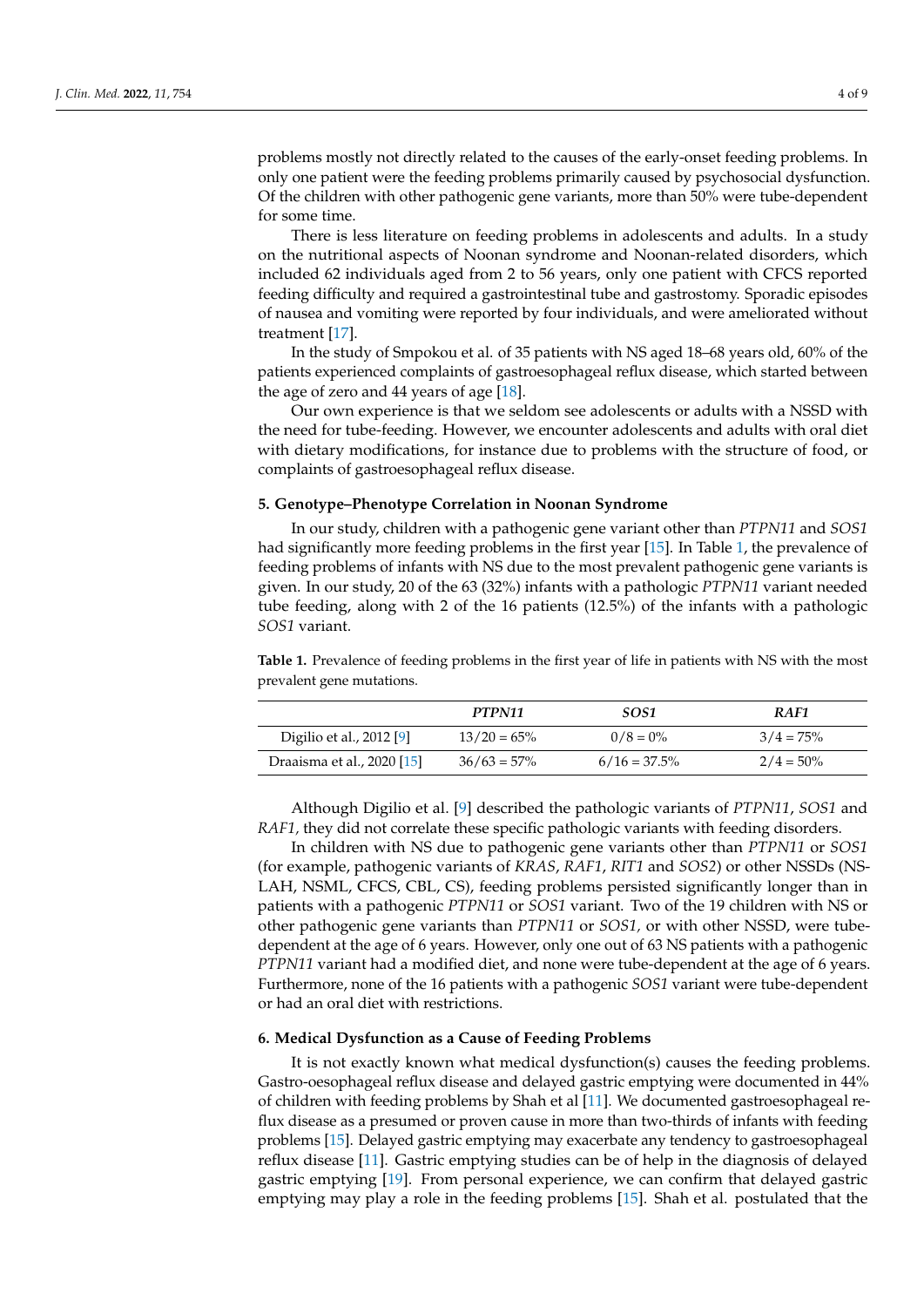cause of the feeding problems is related to a delayed gastrointestinal motor development, and thus with delayed gastric emptying and gastro-oesophageal reflux disease, and that, in general, this improves with age [\[11\]](#page-7-10). Although this may be true, prompt treatment is of the utmost importance not only to prevent oesophageal damage but also because these negative experiences (pain, nausea, vomiting) may contribute to the feeding problems. This may especially be the case in co-morbidity with infections in this region. The recurrent infection of the (middle) ear and/or throat may add to the negative experiences in the otolaryngeal region, and may contribute to feeding problems. In some cases, each problem in itself—and also in co-morbidity—may lead to the development of psychosocial dysfunction (ARFID) [\[20\]](#page-7-19). The optimal treatment of gastroesophageal reflux disease and delayed gastric emptying in patients with NS is not yet known. Joint recommendations for the treatment of gastroesophageal reflux disease with or without delayed gastric emptying in general are given by the North American Society for Pediatric Gastroenterology, Hepatology and Nutrition (NASPGHAN), and the European Society for Pediatric Gastroenterology, Hepatology and Nutrition (ESPGHAN) [\[21\]](#page-7-20). In these recommendations, the use of ondansetron is not included. We have good experience with the use of ondansetron in children with NS with gastroesophageal reflux disease with or without delayed gastric emptying. Feeding problems in infancy show a correlation with a delay in developmental milestones and special educational needs, and have been suggested to be a marker of poorer long-term outcomes [\[12\]](#page-7-11). However, to our best knowledge, this has not been confirmed in other studies.

The onset of feeding problems after the age of one year, in general, is due to postoperative circumstances, infections or co-morbidities. However, infections and, for example, (surgery for) heart diseases are more common in children with NS [\[14](#page-7-13)[,22\]](#page-7-21). As such, having NS can be an indirect factor of late-onset feeding problems triggered by, for example, an infection. This was illustrated by a case report which reported that delayed gastric emptying may even present for the first time during adulthood [\[23\]](#page-7-22). No child was diagnosed with celiac disease, although Quaio et al. noted that physicians should be alert to the possibility of autoimmune diseases, including celiac disease, in patients with NS [\[24\]](#page-7-23).

#### **7. Feeding-Skill Dysfunction**

Feeding-skill dysfunction may present as problems with nippling (breast or bottle), eating from a spoon, drinking from a cup, and biting and chewing [\[25\]](#page-7-24). In children with NS, a combination of factors might be the cause of the disturbed development of feeding skills. The dysfunction of eating skills is seen as a result of the complex interactions between anatomical, medical and psychosocial factors, such as in children with other genetic syndromes [\[26\]](#page-8-0). Moreover, altered eating experiences in the first year of life due to illness (i.e. gastro-esophageal reflux disease, delayed gastric emptying, infection), or developmental delay may lead to feeding-skill dysfunction.

In the literature, little is known about the precise feeding-skill dysfunction in NS. Only a minority of children with NS require a modified oral diet after the age of 2 years [\[15\]](#page-7-14). In clinical practice, we can roughly distinguish between two groups of NS children with feeding-skill dysfunctions. The first group has a delayed development of feeding skills. Because they have less experience, these children show a reduced refinement of oral motor functioning (i.e. inefficient intake, messy eating, and the poor control of liquids, foods and saliva) and, to a lesser extent, they show an impairment in oral sensory functioning. They have problems with the acceptance and tolerance of the liquids and food textures expected for their age [\[4\]](#page-7-3). The second group shows a very limited feeding repertoire because a strong, persistent gag reflex hampers the development of oral motor feeding skills. The impairment of oral sensory functioning is the most important factor in this group, and negative experiences—such as from gastroesophageal reflux disease—may contribute to the avoidance of food.

Both groups may benefit from naturally smooth food, modified textures (blending solids) or special feeding equipment or (behavioural) strategies. Treatment approaches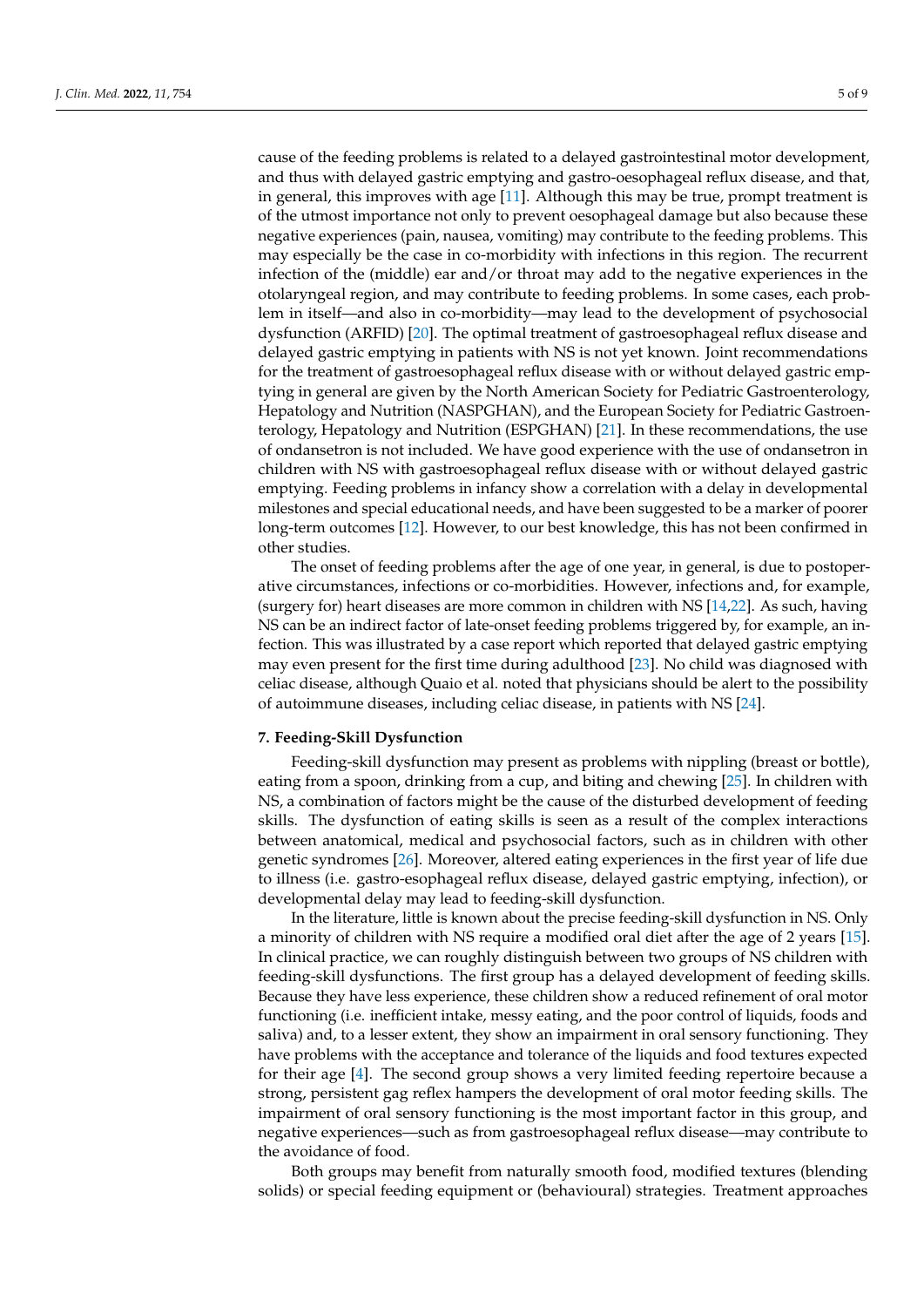such as 'cue based feeding' and the principles of motor control and motor learning play an important role in the prevention of feeding skill problems [\[25,](#page-7-24)[27\]](#page-8-1). A program that teaches patients to overcome their feeding skill problems must be realistic and based on the development of feeding skills. Besides this, it must be safe, and must support optimal growth and nutritional intake [\[25\]](#page-7-24). An individualized, developmentally appropriate treatment may cause less negative experiences (like gagging), and may enhance the development of feeding skills.

## **8. Nutritional Dysfunction**

Additionally, it is possible that a need for greater energy intake is initially masked by feeding problems. Both energy supply and energy demand (metabolism, energy expenditure, and the storage of energy in muscle, adipose and bone tissue) participate in the regulation of energy homeostasis [\[28](#page-8-2)[–30\]](#page-8-3). It is important to evaluate all of the nutritional and feeding aspects involved not only in length growth but also in maintaining a healthy weight for length (BMI) and a healthy body composition.

Several studies have reported on a decrease in BMI with or without reporting on an increased energy demand. A study on eight NS-LAH (pathogenic *SHOC2* variants) patients all showed a failure to thrive, which was also described in a case report [\[31,](#page-8-4)[32\]](#page-8-5). Additionally the study of da Silva (2016) also showed a general decrease in BMI in other NSSDs, with the greatest decrease seen in patients with pathologic *SHOC2* and *KRAS* variants [\[17\]](#page-7-16). The patients in this study revealed more noticeable effects on the decline of muscle tissue than of adipose tissue. In another study, most of the patients with NSML displayed a lower-than-average BMI, which correlated—for the few patients that could be tested—with reduced adiposity [\[33\]](#page-8-6).

Malaquias et al. (2012) showed a lower BMI in patients from 7 to 17 years of age with NSSD [\[34\]](#page-8-7). They wondered if pathogenic variants in genes associated with NSSD could influence the metabolism and control of energy storage, as two important hormones involved in unsatiety signals (insulin and leptin) also act through the Ras/MAPK pathway. Additionally, the macronutrient distribution in diets compared to a reference population did not show significant differences, indicating that patients with an NSDD need more macronutrients to maintain a BMI that is comparable to a reference population [\[17\]](#page-7-16). A study in patients with CS displayed an increased resting energy expenditure and a high calorie intake compared with the recommended levels of energy intake [\[35\]](#page-8-8). As such, food intake problems may be even more important because of the growing evidence that a pathogen gene variant in a component of the Ras/MAPK pathway could play a role in a decreased BMI, increased energy expenditure, altered energy storage, and an altered constitution of muscle and adipose tissue.

Although all of these studies indicate that an NSSD results in a higher need for energy intake in order to maintain a healthy BMI, little is known about the exact amount of food or energy intake (e.g., in terms of macronutrient amounts) that these patients may require [\[32\]](#page-8-5).

#### **9. Psychosocial Dysfunction**

To our knowledge, there is no direct literature addressing the link between psychosocial mechanisms and feeding problems in young children with NS [\[15\]](#page-7-14). However, it is known that feeding problems in infants and young children are mostly multi-factorially determined by issues like medical and/or developmental history, problems with motor control and function, problems with swallowing and behavior, and negative experiences in the oropharyngeal area (e.g., frequent vomiting and/or infections of ears and throat), which may all play a role and may interact with each other [\[36\]](#page-8-9). From a psychosocial point of view, two different processes can be distinguished which may contribute to feeding problems in young children. At the child's level, negative feeding experiences (like gagging, frequent vomiting, pain, or feeling pressured) may result in negative associations with food [\[37](#page-8-10)[,38\]](#page-8-11). The child may develop strategies to avoid these feeding situations. When these strategies succeed, the behaviors and the learned feeding avoidance become strengthened [\[4\]](#page-7-3). At the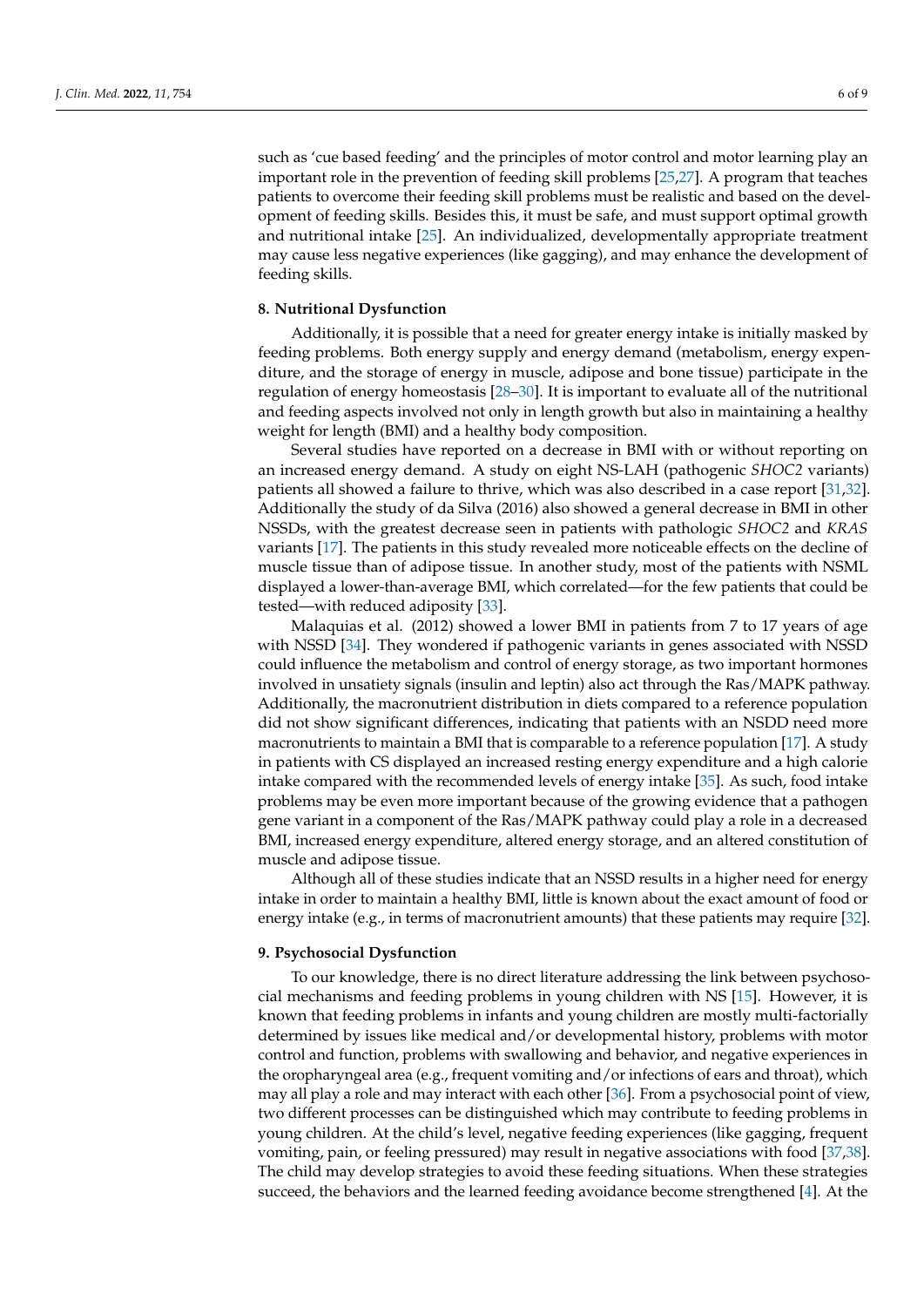level of the caregivers, feeding problems in young children can lead to feelings of insecurity and uncertainty, which may lead to dysfunctional mealtime interactions [\[39\]](#page-8-12). This may interfere with a relaxed eating pattern. In other cases, parents may feel or be advised that natural feelings of hunger will eventually resolve the feeding problems, as is the case in hunger provocation [\[40\]](#page-8-13). As children with an NSSD may have a higher-than-normal energy expenditure, this strategy may differ from healthy infants, and may contribute to a low BMI. Caregivers may also feel that the feeding problems are too complex to be solved without clinical care, and may accept the 'status quo' until intensive multidisciplinary care is available. These examples underline the importance of paying sufficient attention to the caregivers' feelings and beliefs, and of coping with the feeding difficulties of their infant, as these may play a role in the complex situation of feeding problems.

Feeding difficulties may be treated by cognitive-behavioral interventions which are designed to increase dietary volume and variety [\[41\]](#page-8-14). That this may succeed was shown in a meta-analysis of 11 studies evaluating treatment programs for increasing dietary volume in children with ARFID, most of whom had significant co-occurring medical problems; this demonstrated an overall 71% success rate, which was defined by the elimination of dependence on enteral feeds [\[42\]](#page-8-15). Most of these treatment programs implemented elements of behavioral therapy. Furthermore, when dysfunctional mealtime interactions developed, these could be treated by analyzing and supporting the parent–child interaction [\[39\]](#page-8-12). Importantly, the meta-analysis of Sharp et al., published in 2017, highlighted the benefit of an intensive multidisciplinary treatment, which may take place in day hospital programs and inpatient settings for children with severe feeding difficulties [\[42\]](#page-8-15). The core disciplines in such teams include psychology, nutrition, medicine, speech language pathology and occupational therapy.

## **10. Conclusions**

Feeding problems appear in more than 50% of infants with NS. About half of these infants are, for a certain time, tube-dependent. In general, there is a major improvement between the age of 1 and 2 years, with only a minority still having feeding problems after the age of 2 years. As long as the feeding problems continue, the impact on the quality of life of both NS infants and their caregivers may be significant. The feeding problems seem to be due to gastro-intestinal motility problems that may persist into adult life. These problems may be accompanied by heart disease, a high rate of infections, and increased energy expenditure. Therefore, treating the feeding problems may be a medical challenge, especially when the feeding problems are accompanied by feeding-skill dysfunction and psychosocial dysfunction. The complexity of impaired oral intake and the impact on the quality of life sometimes require intensive multidisciplinary intervention which includes expertise on psychology, nutrition, medicine, speech language pathology and occupational therapy. Because little is known about the specific treatment of gastroesophageal reflux disease with or without delayed gastric emptying, or about the possible increased energy demand, eating-skill dysfunction and psychosocial dysfunction in relation to feeding in young children with NS, it is important that research on these topics is performed in order to provide more effective treatments.

**Author Contributions:** Conceptualization: D.K.T. and J.M.T.D.; methodology: D.K.T. and J.M.T.D.; formal and statistical analysis: not performed; investigation: not performed; data curation: not performed; writing—original draft preparation: D.K.T., L.v.H., A.M.J.v.W., E.L., B.G.M., J.G. and J.M.T.D.; writing—review and editing: D.K.T. and J.M.T.D.; supervision: D.K.T. and J.M.T.D. All authors have read and agreed to the published version of the manuscript.

**Funding:** This research received no external funding.

**Data Availability Statement:** The data presented in this study are openly available from the authors.

**Acknowledgments:** Several authors of this publication are members of the European Reference Network for Developmental Anomalies and Intellectual Disability (ERN-ITHACA).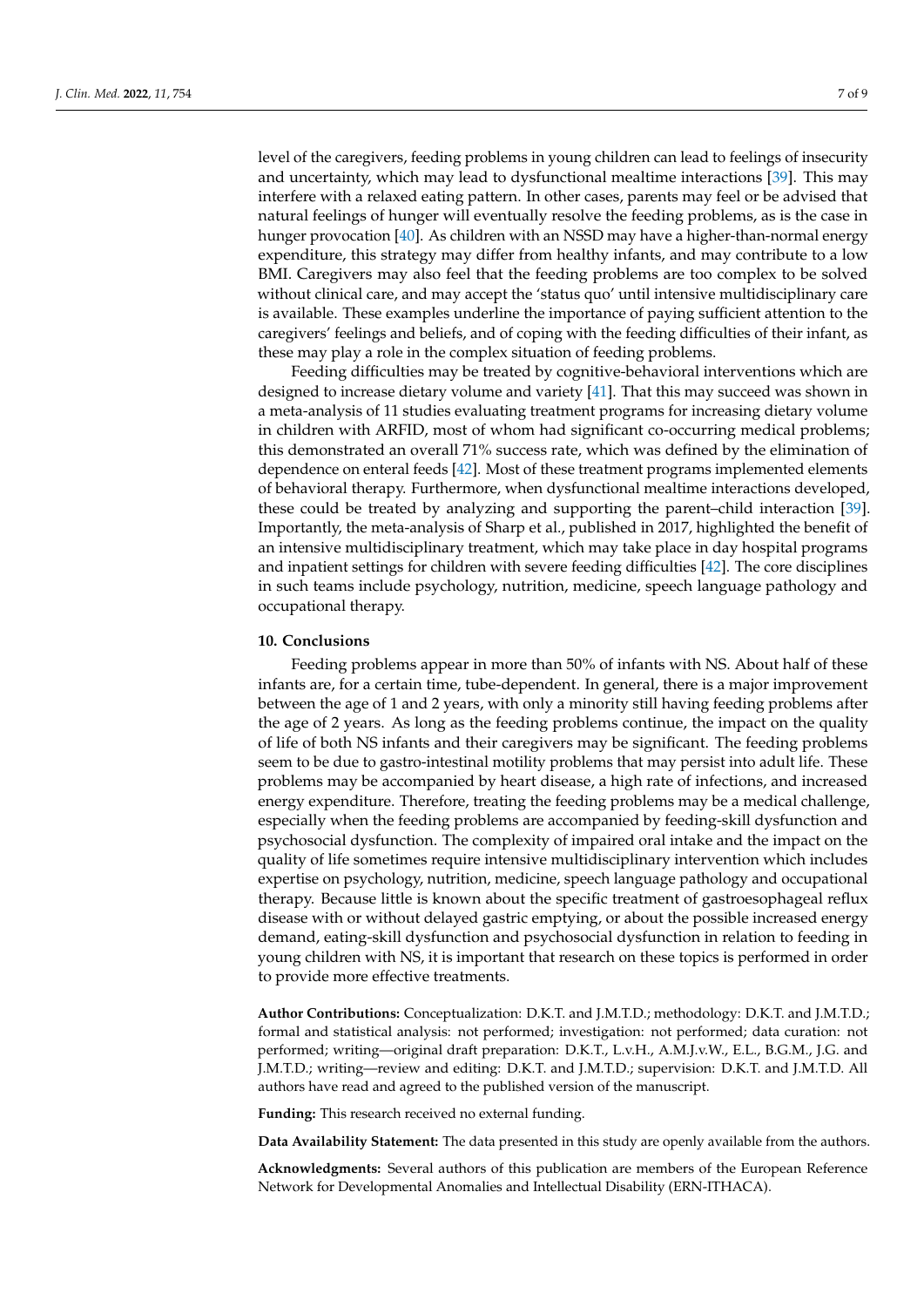**Conflicts of Interest:** All of the authors completed the ICMJE uniform disclosure form. The authors declare no conflict of interest.

## **References**

- <span id="page-7-0"></span>1. Grant, A.R.; Cushman, B.J.; Cave, H.; Dillon, M.W.; Gelb, B.D.; Gripp, K.W.; Lee, J.A.; Mason-Suares, H.; Rauen, K.A.; Tartaglia, M.; et al. Assessing the gene-disease association of 19 genes with the RASopathies using the ClinGen gene curation framework. *Hum. Mutat.* **2018**, *39*, 1485–1493. [\[CrossRef\]](http://doi.org/10.1002/humu.23624) [\[PubMed\]](http://www.ncbi.nlm.nih.gov/pubmed/30311384)
- <span id="page-7-1"></span>2. van der Burgt, I. Noonan syndome. *Orphanet J. Rare Dis.* **2007**, *14*, 2–4.
- <span id="page-7-2"></span>3. Tartaglia, M.; Mehler, E.L.; Goldberg, R.; Zampino, G.; Brunner, H.G.; Kremer, J.; van der Burgt, I.; Crosby, A.H.; Ion, A.; Jeffery, S.; et al. Mutations in PTPN11, encoding the protein tyrosine phosphatase SHP-2, causing Noonan syndrome. *Nat. Genet.* **2001**, *29*, 465–468. [\[CrossRef\]](http://doi.org/10.1038/ng772) [\[PubMed\]](http://www.ncbi.nlm.nih.gov/pubmed/11704759)
- <span id="page-7-3"></span>4. Goday, P.S.; Huh, S.Y.; Silverman, A.; Lukens, C.T.; Dodrill, P.; Cohen, S.S.; Delaney, A.L.; Feuling, M.B.; Noel, R.J.; Gisel, E.; et al. Pediatric feeding disorder: Consensus definition and conceptional framework. *J. Pediatr. Gast. Nutr.* **2019**, *68*, 124–129. [\[CrossRef\]](http://doi.org/10.1097/MPG.0000000000002188) [\[PubMed\]](http://www.ncbi.nlm.nih.gov/pubmed/30358739)
- <span id="page-7-4"></span>5. Coppens, C.H.; van den Engel-Hoek, L.; Scharbatke, H.; de Groot, S.A.F.; Draaisma, J.M.T. Dysphagia in children with repaired oesophageal atresia. *Eur. J. Pediatr.* **2016**, *175*, 1209–1217. [\[CrossRef\]](http://doi.org/10.1007/s00431-016-2760-4) [\[PubMed\]](http://www.ncbi.nlm.nih.gov/pubmed/27544282)
- <span id="page-7-5"></span>6. American Psychiatric Association. Feeding and eating disorders. In *Diagnostic and Statistical Manual of Mental Disorders*; American Psychiatric Association: Washington, DC, USA, 2013.
- <span id="page-7-6"></span>7. Milano, K.; Chatoor, I.; Kerzner, B. A functional approach to feeding difficulties in children. *Curr. Gastroenterol. Rep.* **2019**, *21*, 51. [\[CrossRef\]](http://doi.org/10.1007/s11894-019-0719-0) [\[PubMed\]](http://www.ncbi.nlm.nih.gov/pubmed/31444689)
- <span id="page-7-7"></span>8. Kerzner, B.; Milano, K.; MacLean, W.C.; Berall, G.; Stuart, S.; Chatoor, I. A practical approach to classifying and managing feeding difficulties. *Pediatrics* **2015**, *135*, 344–345. [\[CrossRef\]](http://doi.org/10.1542/peds.2014-1630)
- <span id="page-7-8"></span>9. Digilio, M.C.; Lepri, F.; Baban, A.; Dentici, M.L.; Versacci, P.; Capolino, E.; Ferese, R.; de Luca, A.; Tartaglia, M.; Marino, B.; et al. RASopathies: Clinical diagnosis in the first year of life. *Mol. Syndromol.* **2011**, *1*, 282–289. [\[CrossRef\]](http://doi.org/10.1159/000331266)
- <span id="page-7-9"></span>10. Sharland, M.; Burch, M.; McKenna, W.M.; Patton, M.A. A clinical study of Noonan syndrome. *Arch. Dis. Child* **1992**, *67*, 178–183. [\[CrossRef\]](http://doi.org/10.1136/adc.67.2.178)
- <span id="page-7-10"></span>11. Shah, N.; Rodriguez, D.; St Louis, D.; Lindley, K.; Milla, P.J. Feeding difficulties and foregut dysmotility in Noonan's syndrome. *Arch. Dis. Child* **1999**, *81*, 28–31. [\[CrossRef\]](http://doi.org/10.1136/adc.81.1.28)
- <span id="page-7-11"></span>12. Shaw, A.C.; Kalidas, K.; Crosby, A.H.; Jeffery, S.; Patton, M.A. The natural history of Noonan syndrome: A long term study. *Arch. Dis. Child* **2007**, *92*, 128–132. [\[CrossRef\]](http://doi.org/10.1136/adc.2006.104547) [\[PubMed\]](http://www.ncbi.nlm.nih.gov/pubmed/16990350)
- <span id="page-7-12"></span>13. Allanson, J.E.; Anneren, G.; Aoki, Y.; Armour, C.M.; Bondeson, M.-L.; Cave, H.; Gripp, K.W.; Kerr, B.; Nystrom, A.-M.; Sol-Church, K.; et al. cardio-facio-cutaneous syndrome: Does genotype predict phenotype? *Am. J. Med. Genet. C Semin. Med. Genet.* **2011**, *157*, 129–135. [\[CrossRef\]](http://doi.org/10.1002/ajmg.c.30295) [\[PubMed\]](http://www.ncbi.nlm.nih.gov/pubmed/21495173)
- <span id="page-7-13"></span>14. Croonen, E.A.; Draaisma, J.M.T.; van der Burgt, I.; Roeleveld, N.; Noordam, C. First-year growth in children with Noonan syndrome: Associated with feeding problems? *Am. J. Med. Genet. A* **2018**, *176*, 951–958. [\[CrossRef\]](http://doi.org/10.1002/ajmg.a.38649) [\[PubMed\]](http://www.ncbi.nlm.nih.gov/pubmed/29575624)
- <span id="page-7-14"></span>15. Draaisma, J.M.T.; Drossaers, J.; van den Engel-Hoek, L.; Leenders, E.; Geelen, J. Young children with Noonan syndrome: Evaluation of feeding problems. *Eur. J. Pediatr.* **2020**, *179*, 1683–1688. [\[CrossRef\]](http://doi.org/10.1007/s00431-020-03664-x) [\[PubMed\]](http://www.ncbi.nlm.nih.gov/pubmed/32394265)
- <span id="page-7-15"></span>16. Yart, A.; Edouard, T. Noonan syndrome: An update on growth and development. *Curr. Opin. Endocrinol. Diabetes Obes.* **2018**, *25*, 67–73. [\[CrossRef\]](http://doi.org/10.1097/MED.0000000000000380)
- <span id="page-7-16"></span>17. da Silva, F.M.; Jorge, A.A.; Malaquias, A.; da Costa Pereira, A.; Yamamoto, G.L.; Kim, C.A.; Bertola, D. Nutritional aspects of Noonan syndrome and Noonan-related disorders. *Am. J. Med. Genet. A* **2016**, *170A*, 1525–1531. [\[CrossRef\]](http://doi.org/10.1002/ajmg.a.37639)
- <span id="page-7-17"></span>18. Smpokou, P.; Tworog-Dube, E.; Kucherlapati, R.S.; Roberts, A.E. Medical complications, clinical findings, and educational outcomes in adults with Noonan syndrome. *Am. J. Med. Genet. Part A* **2012**, *158A*, 3106–3111. [\[CrossRef\]](http://doi.org/10.1002/ajmg.a.35639)
- <span id="page-7-18"></span>19. Edwards, S.T.; Cocjin, J.; Theut, S.B.; Rivard, D.; Sherman, A.K.; Friesen, C.A. A comparison of the diagnosis of gastroparesis in 4h pediatric gastric emptying studies vs 2 h studies. *MC Gastroenterol.* **2019**, *19*, 26. [\[CrossRef\]](http://doi.org/10.1186/s12876-019-0948-6)
- <span id="page-7-19"></span>20. Gupta, R.; Chogle, A. Gastrointestinal manifestations of Noonan syndrome. In *Noonan Syndrome: Characteristics and Interventions*; Bhangoo, A., Ed.; Academic Press: London, UK, 2019; pp. 85–92.
- <span id="page-7-20"></span>21. Rosen, R.; Vandenplas, Y.; Singendonk, M.; Cabana, M.; di Lorenzo, C.; Gottrand, F.; Gupta, S.; Langendam, M.; Staiano, A.; Thapar, N.; et al. Pediatric Gastroesophageal Reflux Clinical Practice Guidelines: Joint Recommendations of the North American Society for Pediatric Gastroenterology, Hepatology, and Nutrition (NASPGHAN) and the European Society for Pediatric Gastroenterology, Hepatology, and Nutrition (ESPGHAN). *J. Pediatr. Gastroenterol. Nutr.* **2018**, *66*, 516–554.
- <span id="page-7-21"></span>22. van Trier, D.C.; van Nierop, J.; Draaisma, J.M.T.; van der Burgt, I.; Kunst, H.; Croonen, E.A.; Admiraal, R.J.C. External ear anomalies and hearing impairment in Noonan syndrome. *Int. J. Pediatr. Otorhinolaryngol.* **2015**, *79*, 874–878. [\[CrossRef\]](http://doi.org/10.1016/j.ijporl.2015.03.021)
- <span id="page-7-22"></span>23. Heimrich, K.G.; Guehne, F.; Schulz, S.; Mutschke, S.; Stallmach, A.; Rueddel, J. Gastroparesis in Noonan syndrome. *Z. Gastroenterol.* **2017**, *55*, 145–148. [\[PubMed\]](http://www.ncbi.nlm.nih.gov/pubmed/28192847)
- <span id="page-7-23"></span>24. Quaio, C.R.; Carvalho, J.F.; da Silva, C.A.; Bueno, C.; Brasil, A.S. Autoimmune disease and multiple autoantibodies in 42 patients with RASopathies. *Am. J. Med. Genet. A* **2012**, *158A*, 1077–1082. [\[CrossRef\]](http://doi.org/10.1002/ajmg.a.35290) [\[PubMed\]](http://www.ncbi.nlm.nih.gov/pubmed/22488759)
- <span id="page-7-24"></span>25. van den Engel-Hoek, L.; Harding, C.; van Gerven, M.; Cockerill, H. Pediatric feeding and swallowing rehabilitation: An overview. *J. Pediatric Rehabil. Med.* **2017**, *10*, 95–105. [\[CrossRef\]](http://doi.org/10.3233/PRM-170435) [\[PubMed\]](http://www.ncbi.nlm.nih.gov/pubmed/28582882)